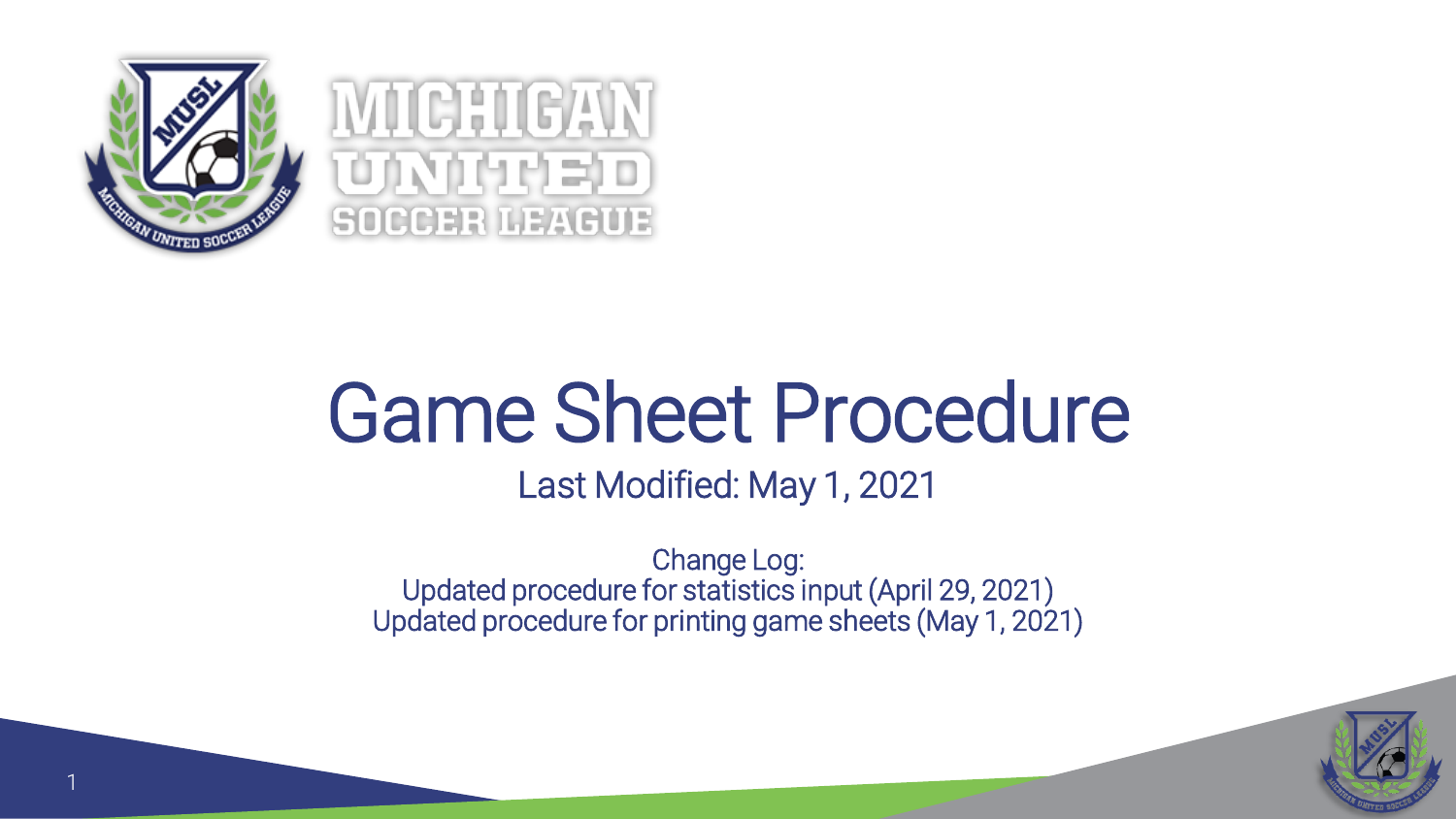### Preface

- For the 2021 season, the MUSL will be eliminating the need for carbon copy game sheets
- This is being done to simplify and streamline the game sheet collection process
- The process outlined in the subsequent pages is to be followed by all teams, without exception
- Failure to follow the procedure will result in fines, as prescribed in the most recently published version of the [MUSL Rulebook](https://musl.demosphere-secure.com/Rules)
- Questions or clarifications should be sent to: [joshbelvedere@musl.net](mailto:joshbelvedere@musl.net)
	- Please include "Game Sheet" in the title, so that messages can be filtered and addressed accordingly
	- Your feedback and suggestions are welcome and appreciated
- We are hopeful that there will be an app-based solution for 2022!

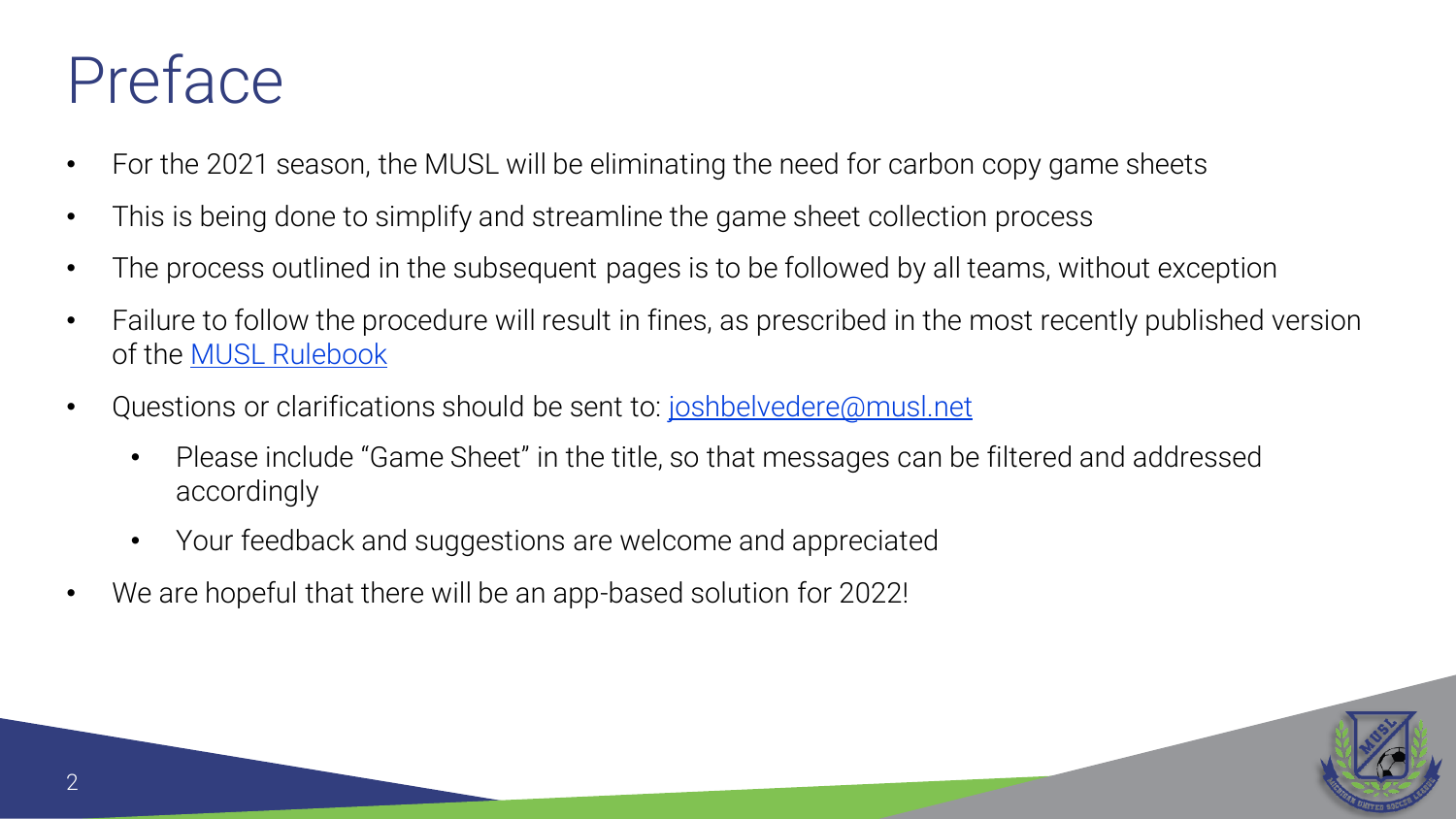## [The Game Sheet](#page-3-0)

# [Game Sheet Submission](#page-9-0)

# [Statistics Input](#page-15-0)

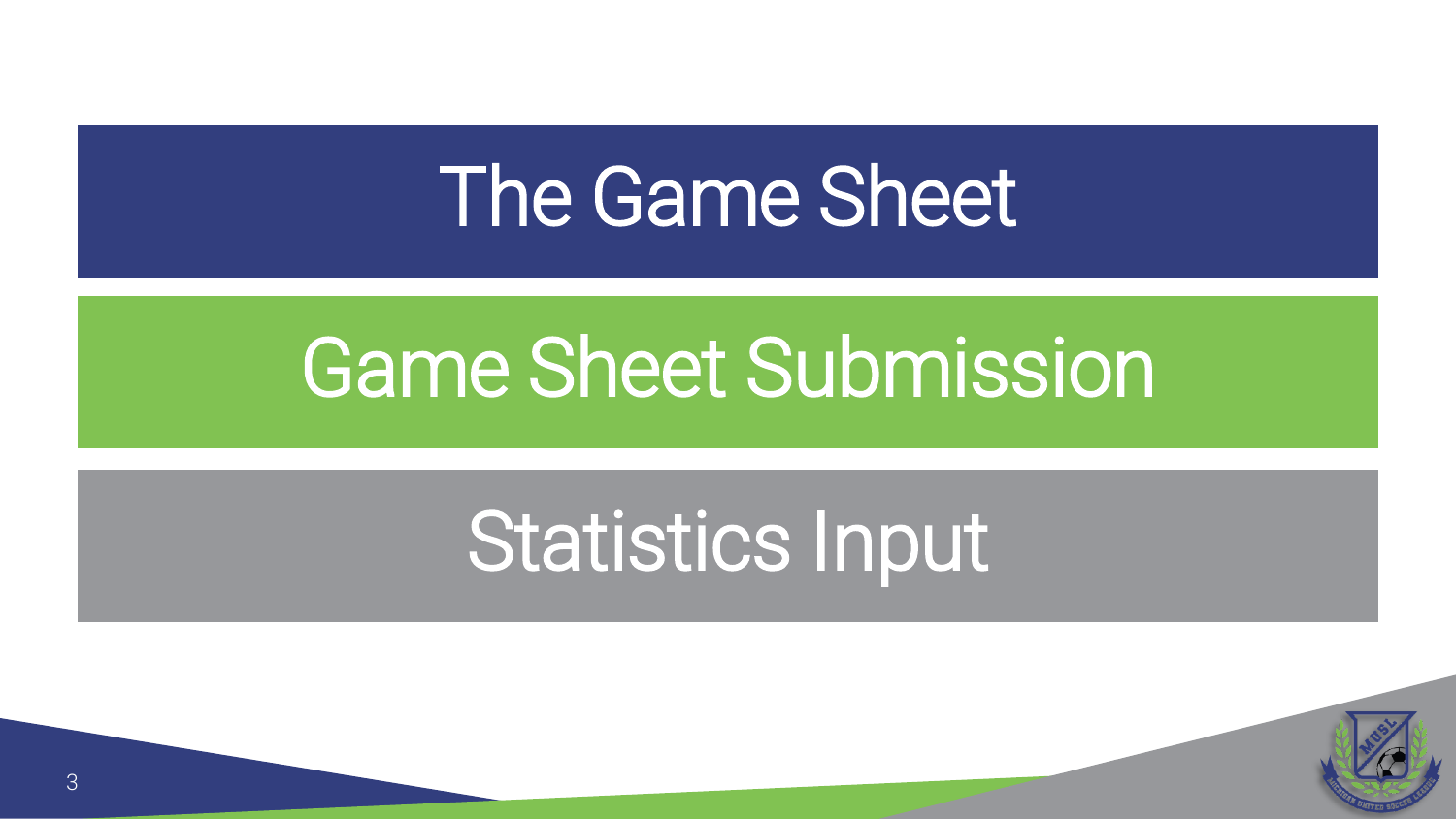## <span id="page-3-0"></span>The Game Sheet

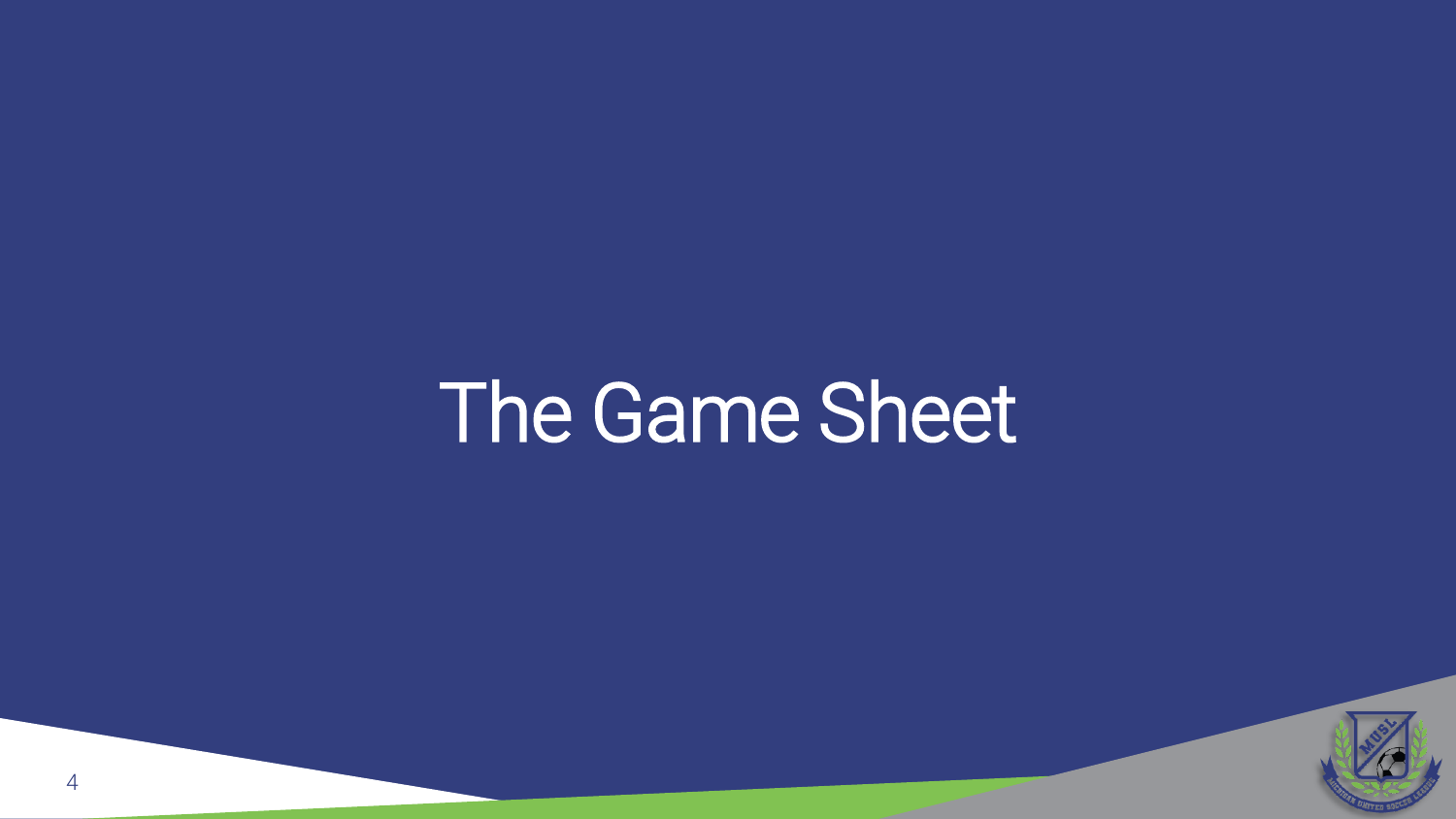## Printing Game Sheets (1 of 3)

1. From <musl.net>, click "Teams"



3. Click "Team Log In"



2. From the Teams page, click on your team

| <b>MUSL 2021</b>         |                              |                 |  |  |  |  |
|--------------------------|------------------------------|-----------------|--|--|--|--|
| <b>Open 1st Division</b> |                              |                 |  |  |  |  |
| FK Vardar Open 3 ros     | FSC Lightning 4 ros          | <b>Rebels F</b> |  |  |  |  |
| SCFC United Open 6 ros   | WHAM Open 1 ros              |                 |  |  |  |  |
| <b>Open 2nd Division</b> |                              |                 |  |  |  |  |
| 13 Mile Lions ros        | FC Beercelona ros            | <b>FSC R</b>    |  |  |  |  |
| LiquorPool FC ros        | Provo Calcio 15 ros          | Tarantul        |  |  |  |  |
| Over 30 1st Division     |                              |                 |  |  |  |  |
| Canton Celtic FC 30 rol  | FK Beograd 4 ros             | Hurling         |  |  |  |  |
| MI United FC 1 ros       | Next Level Training FC 1 ros | <b>UK Roya</b>  |  |  |  |  |

4. Enter your Email Address and PIN, click "Log In"

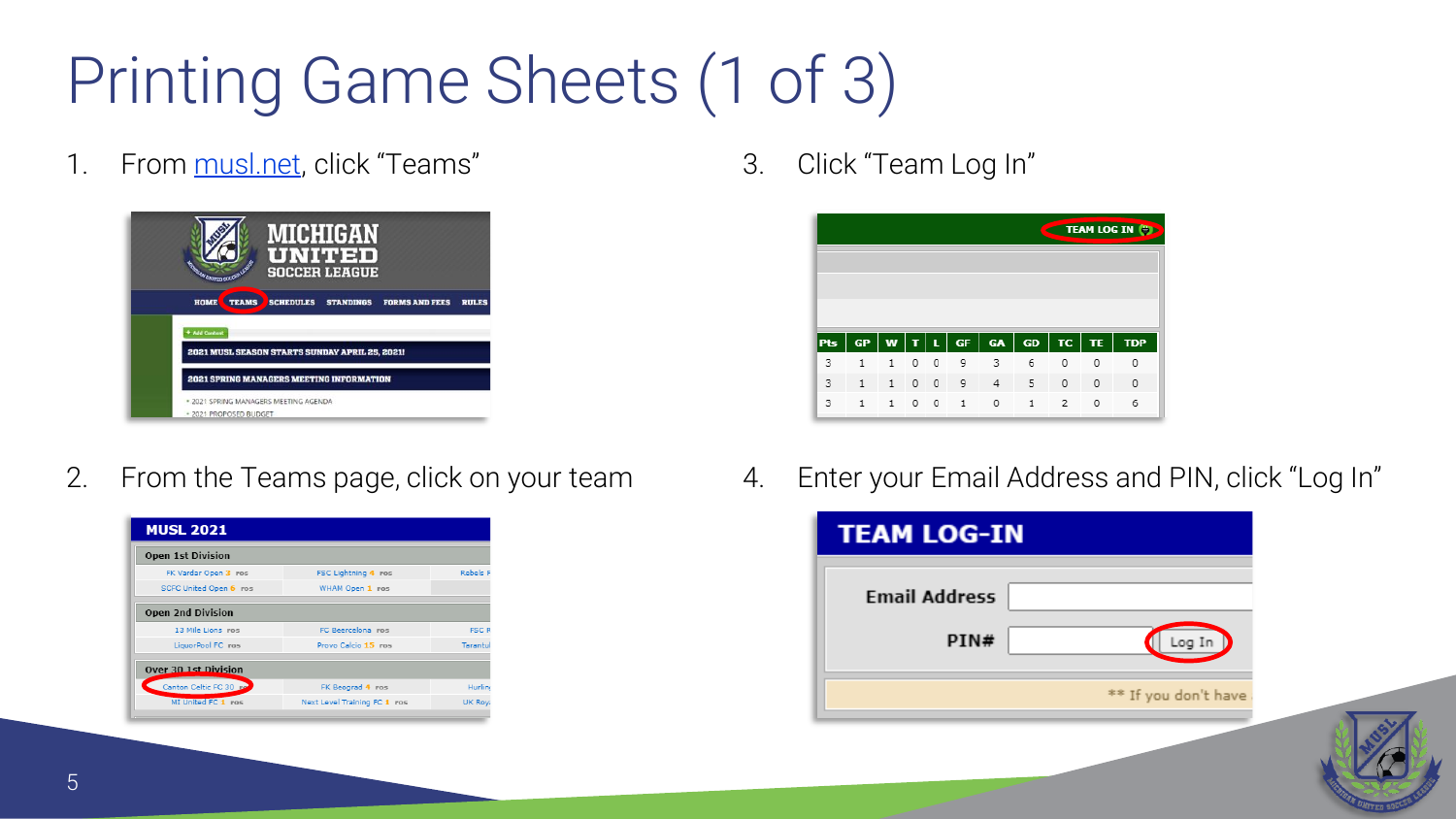## Printing Game Sheets (2 of 3)

5. Select "Print game cards"



6. Select "Standard" for the Report Type



7. Select the date of the game



8. Click "Generate Game Cards"



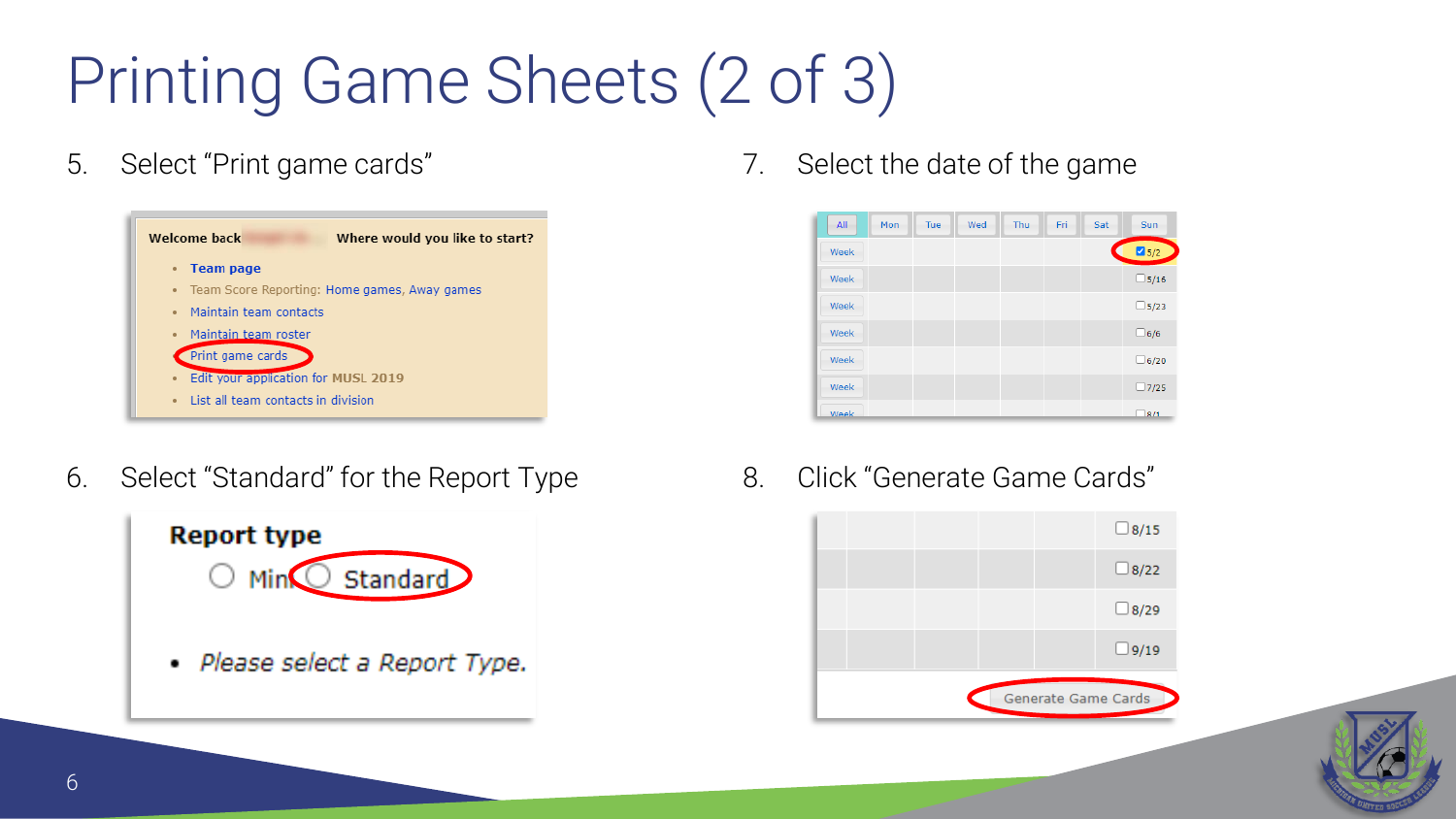### Printing Game Sheets (3 of 3)

9. You will now be viewing a Game Sheet  $-$  check for accuracy, then print (Ctrl+P)



**Location: Independence Park Field 4** Game Date: 05/02/2021 Game Number: 207 Team: Canton Celtic FC 30 **HOME TEAM Opponent: Next Level Training FC** 

Michigan United Soccer League

| ID#          | <b>Jersey</b><br>No. | <b>NAME</b>                                 | Goal(s) | Own<br>Goal(s) | Yel | Red |
|--------------|----------------------|---------------------------------------------|---------|----------------|-----|-----|
| 189-21233-29 | 99                   | Spiros Assimacopoulos                       |         |                |     |     |
| 213-22469-45 |                      | Safe Ateya                                  |         |                |     |     |
| 189-21459-53 | 22                   | Don Reckwith                                |         |                |     |     |
| 188-21603-08 | 42                   | <b>Brian Elliott</b>                        |         |                |     |     |
| 186-21244-78 | 41                   | <b>Erich Farner</b>                         |         |                |     |     |
| 185-21264-51 | 10                   | John Kaczmarek                              |         |                |     |     |
| 214-22493-02 |                      | <b>Andrew Klebba</b>                        |         |                |     |     |
| 184-21258-54 | 17                   | <b>Jason Martin</b>                         |         |                |     |     |
| 189-21245-31 | 44                   | David Meyn                                  |         |                |     |     |
| 187-21247-62 | 57                   | <b>Patrick Meyn</b>                         |         |                |     |     |
| 183-21232-19 | 25                   | <b>Rvan Okerstrom</b>                       |         |                |     |     |
| 186-21247-22 | GK                   | <b>Tavio Palazzolo</b>                      |         |                |     |     |
| 182-21248-40 | <b>GK</b>            | <b>Grant Pierce</b>                         |         |                |     |     |
| 189-21237-46 | з                    | <b>Jan Rigterink</b>                        |         |                |     |     |
| 180-21603-97 | 66                   | <b>Rvan Seelhoff</b>                        |         |                |     |     |
| 184-21243-23 | GK                   | <b>Tracee Senter</b>                        |         |                |     |     |
| 189-21244-26 |                      | <b>Brian Vitale</b>                         |         |                |     |     |
| 183-21659-70 | ٥                    | <b>Brent Walker</b>                         |         |                |     |     |
| 184-21242-17 | 4                    | Eric Wascha                                 |         |                |     |     |
| 183-21244-06 | 23                   | <b>Pat Winzeler</b>                         |         |                |     |     |
| 186-21603-18 | 75                   | Daniel Wolka                                |         |                |     |     |
|              |                      | SUSPENDED PLAYERS / INCOMPLETE REGISTRATION |         |                |     |     |
| 187-21258-93 |                      | <b>Jeff Bennett</b>                         |         |                |     |     |
| 187-21242-63 | 6                    | <b>Alex Christenson</b>                     |         |                |     |     |
| 219-22426-72 |                      | <b>Rvan Curtis</b>                          |         |                |     |     |
| 184-21244-96 |                      | <b>Jon Martin</b>                           |         |                |     |     |
| 189-21257-44 | 12                   | <b>Ryan Norman</b>                          |         |                |     |     |
| 195-21880-12 | 14                   | Matthew Wiegand                             |         |                |     |     |
| 182-21247-42 | 18                   | Mark Wolka                                  |         |                |     |     |

| <b>Misconduct</b><br>Please indicate by appropriate<br>misconduct numbers                                                                                                                                                                                              |       |
|------------------------------------------------------------------------------------------------------------------------------------------------------------------------------------------------------------------------------------------------------------------------|-------|
| <b>Cautions (Yellow Card)</b><br>1. Unsporting behavior<br>2. Dissent by word or action<br>3. Persistent rule breaking<br>4. Delays restart of play<br>5. Fails to respect 10 vard rule<br>6. Enters or leaves field without<br>permission                             |       |
| Send-Offs (Red Card)<br>7. Serious foul play<br>8. Violent Conduct<br>9. Spitting at another person<br>10. Denies obvious goal scoring<br>opportunity<br>11. Offensive, abusive, or insulting<br>language<br>12. Second cautioned offense<br>13. Referee Abuse/Assault |       |
| All red cards are a 1 game<br>suspension. Additional<br>games and/or fines may be<br>added by the Commissioner.                                                                                                                                                        |       |
| <b>Team No. &amp; Name</b><br>Canton Celtic FC 30<br><b>Next Level Training FC</b>                                                                                                                                                                                     | Score |
| <b>Distribution</b><br>Referee<br>WHITE:<br>YFLLOW:<br>Home coach<br>PINK:<br>Away coach                                                                                                                                                                               |       |





7 7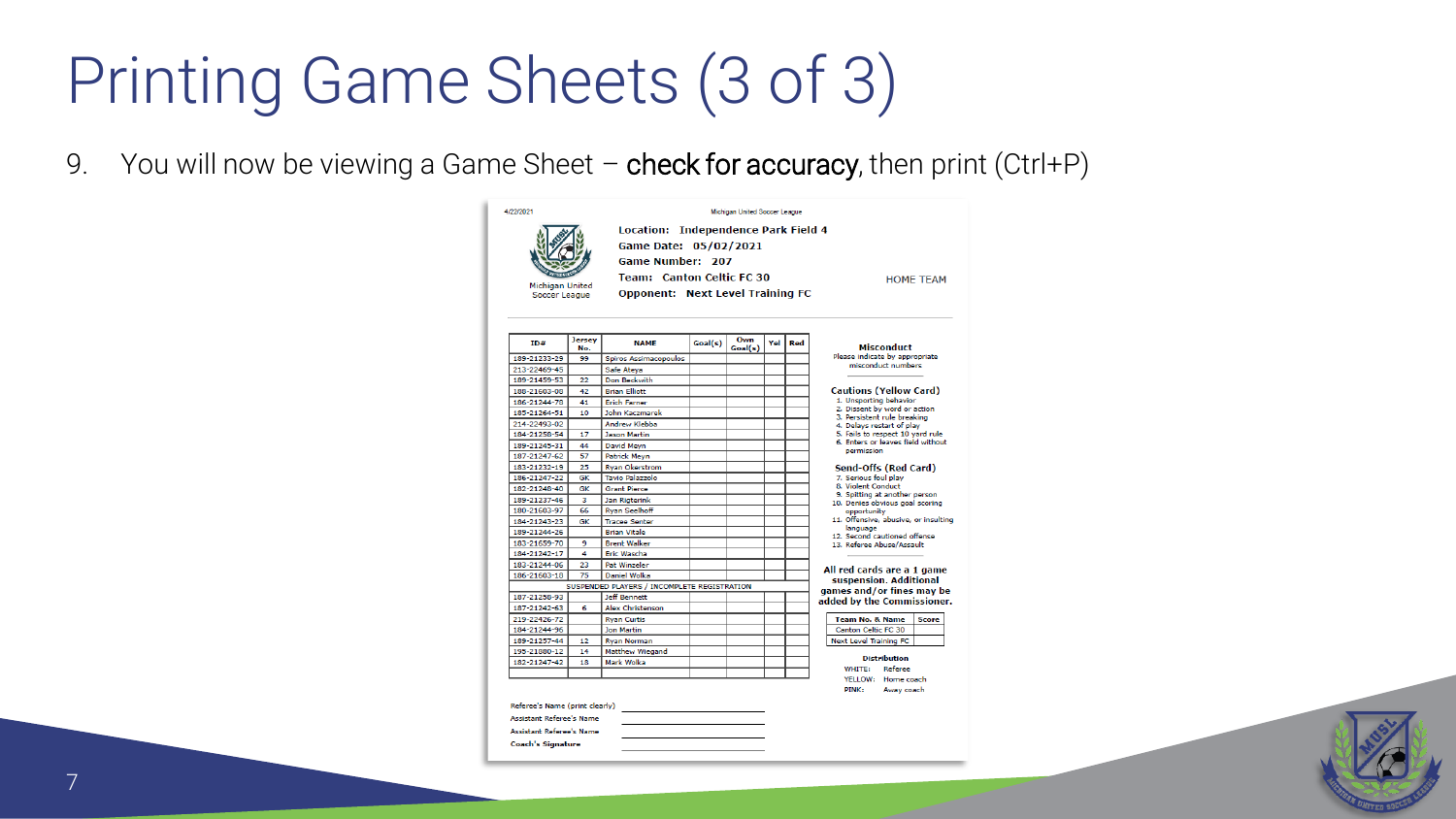### Critical Elements of the Game Sheet

Eligible players  $-$  Only players in the eligible list are allowed to participate

Ineligible players – Players who are suspended or have incomplete registration will not be allowed to participate under any circumstances

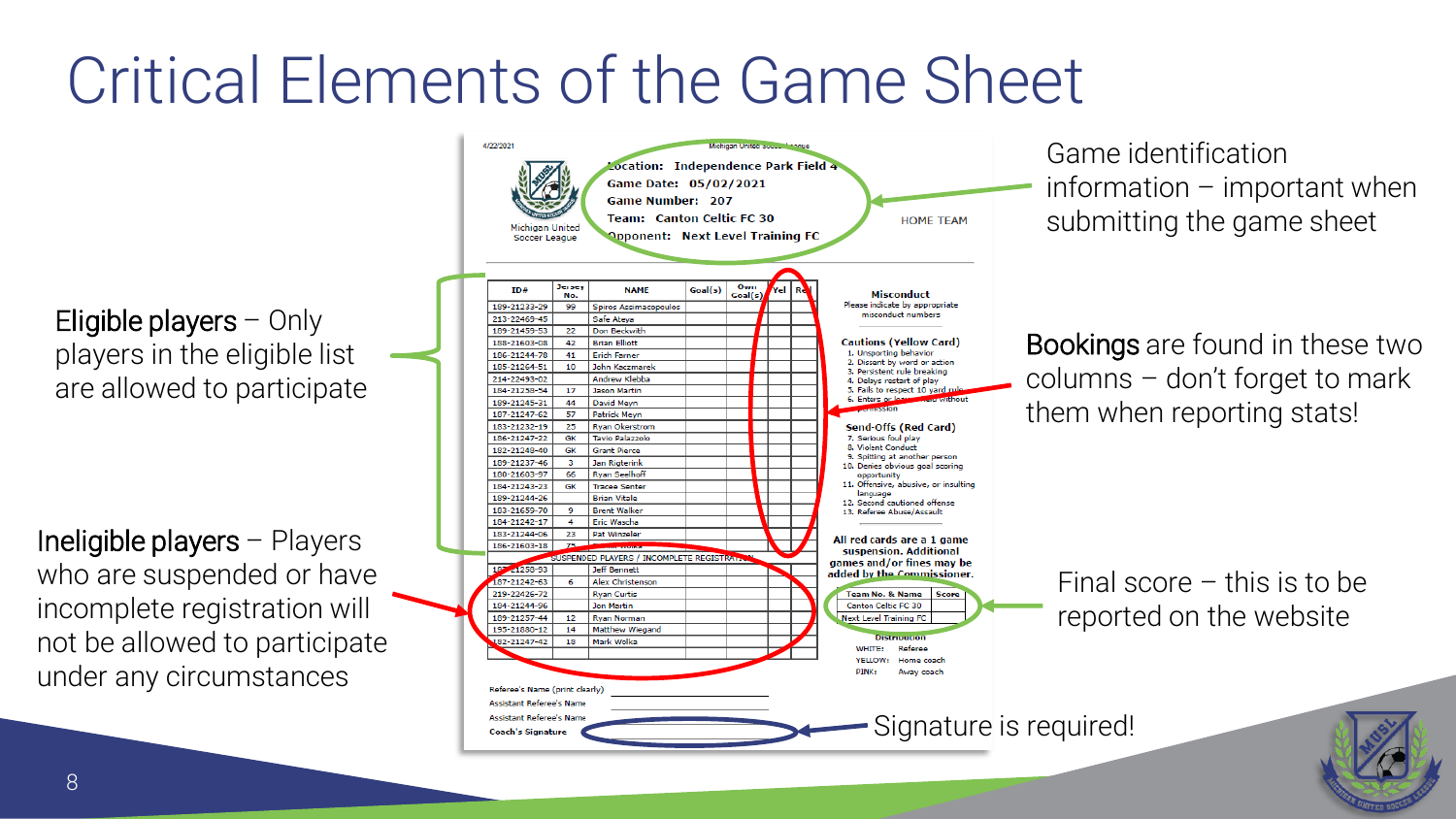### Gameday Procedure

- 1. Print the game sheet for your team
	- Plan ahead and print early, in case you encounter issues
- 2. Tender a copy of the game sheet to the referee
- 3. Play the game!
- 4. Following the final whistle, the referee will complete the game sheet
- 5. Each manager should review the game sheet for accuracy, sign, then take a picture of both game sheets
- 6. The home team is then responsible for:
	- Submitting both game sheets to the MUSL
	- Inputting the score and your team's statistics
- 7. The **away team** is responsible for:
	- Inputting your team's statistics

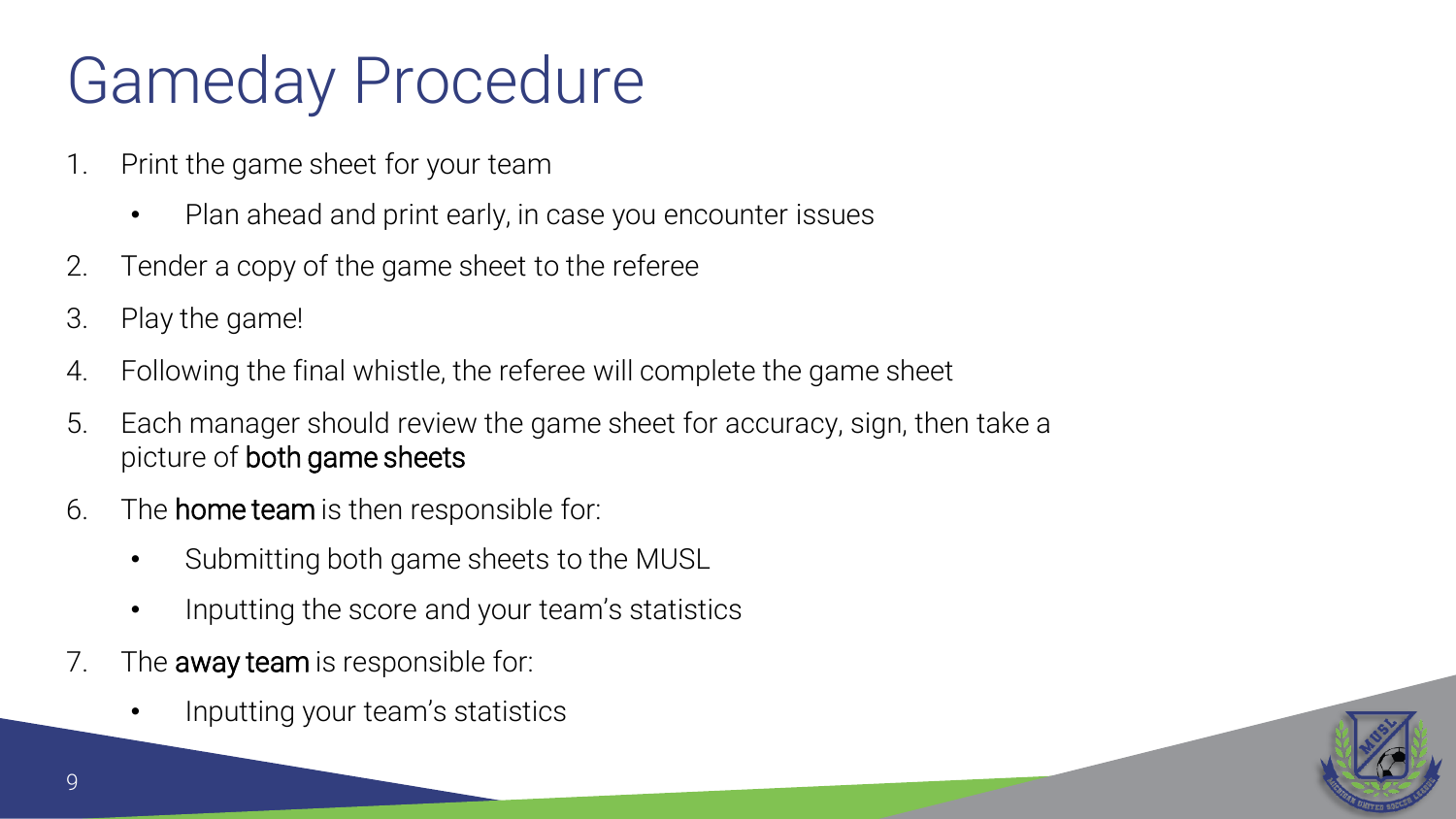# <span id="page-9-0"></span>Game Sheet Submission

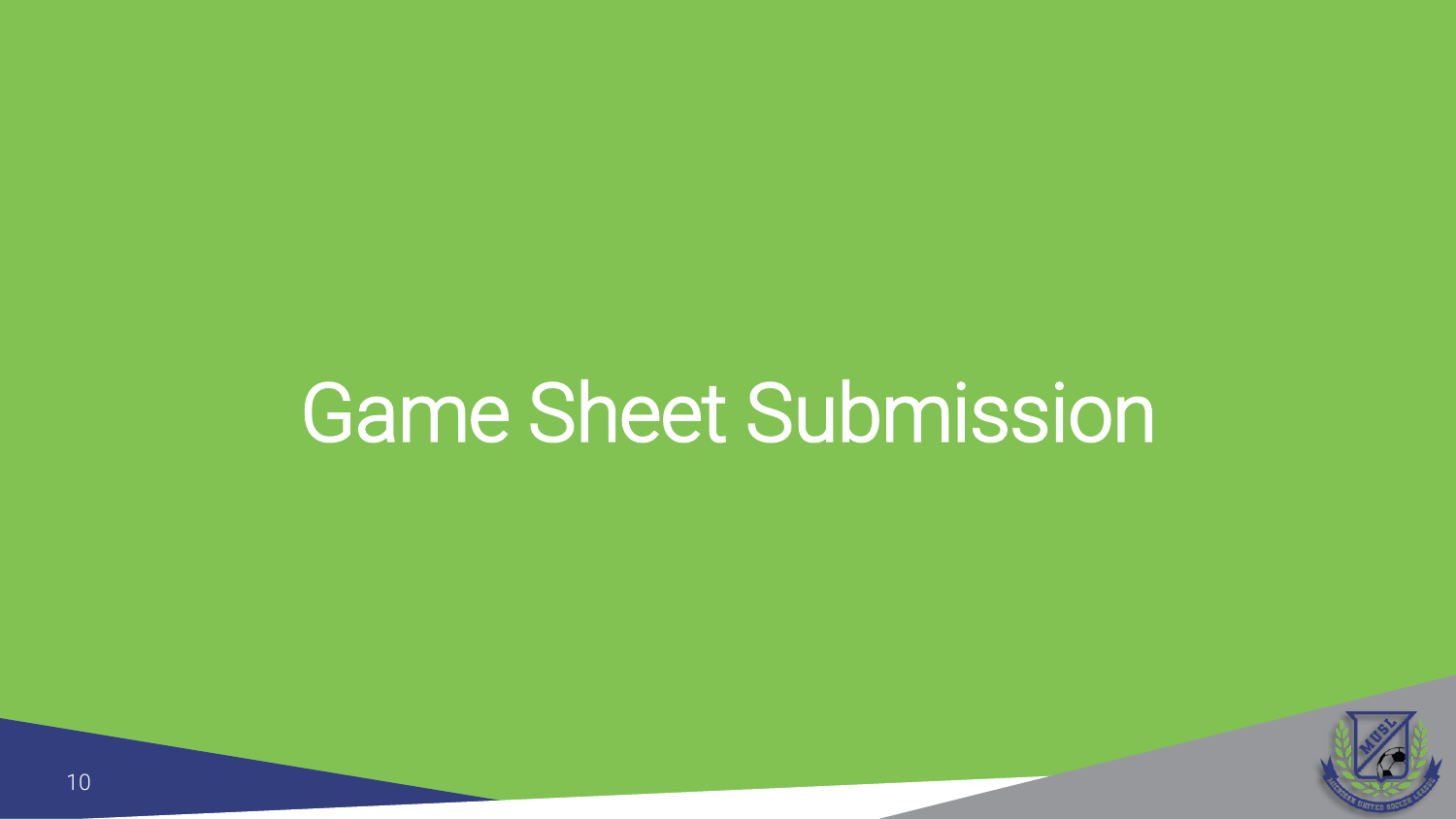### Submitting the Game Sheet

1. From <musl.net>, click "Game Sheet Submission"

| HOME                                        | <b>TEAMS</b>                   | <b>SCHEDULES</b> | <b>STANDINGS</b> |  |  |  |  |
|---------------------------------------------|--------------------------------|------------------|------------------|--|--|--|--|
| <b>GAMES SHEET SUBMISSION AND PROCEDURE</b> |                                |                  |                  |  |  |  |  |
| <b>GAME SHEET SUBMISSION</b>                |                                |                  |                  |  |  |  |  |
|                                             | $\bullet$ GAME SHEET PROCEDURE |                  |                  |  |  |  |  |

2. That link will take you to a Google Form



3. Complete all fields of the form and submit

| Your answer |                                      |  |  |
|-------------|--------------------------------------|--|--|
|             |                                      |  |  |
|             |                                      |  |  |
|             | Upload clear images of game sheets * |  |  |
| 土 Add file  |                                      |  |  |
|             |                                      |  |  |
|             |                                      |  |  |

#### Notes:

- All fields must be filled in
- It is critical that you include bookings!
- Clear pictures of the game sheets must be included
- Complete within 48 hours!

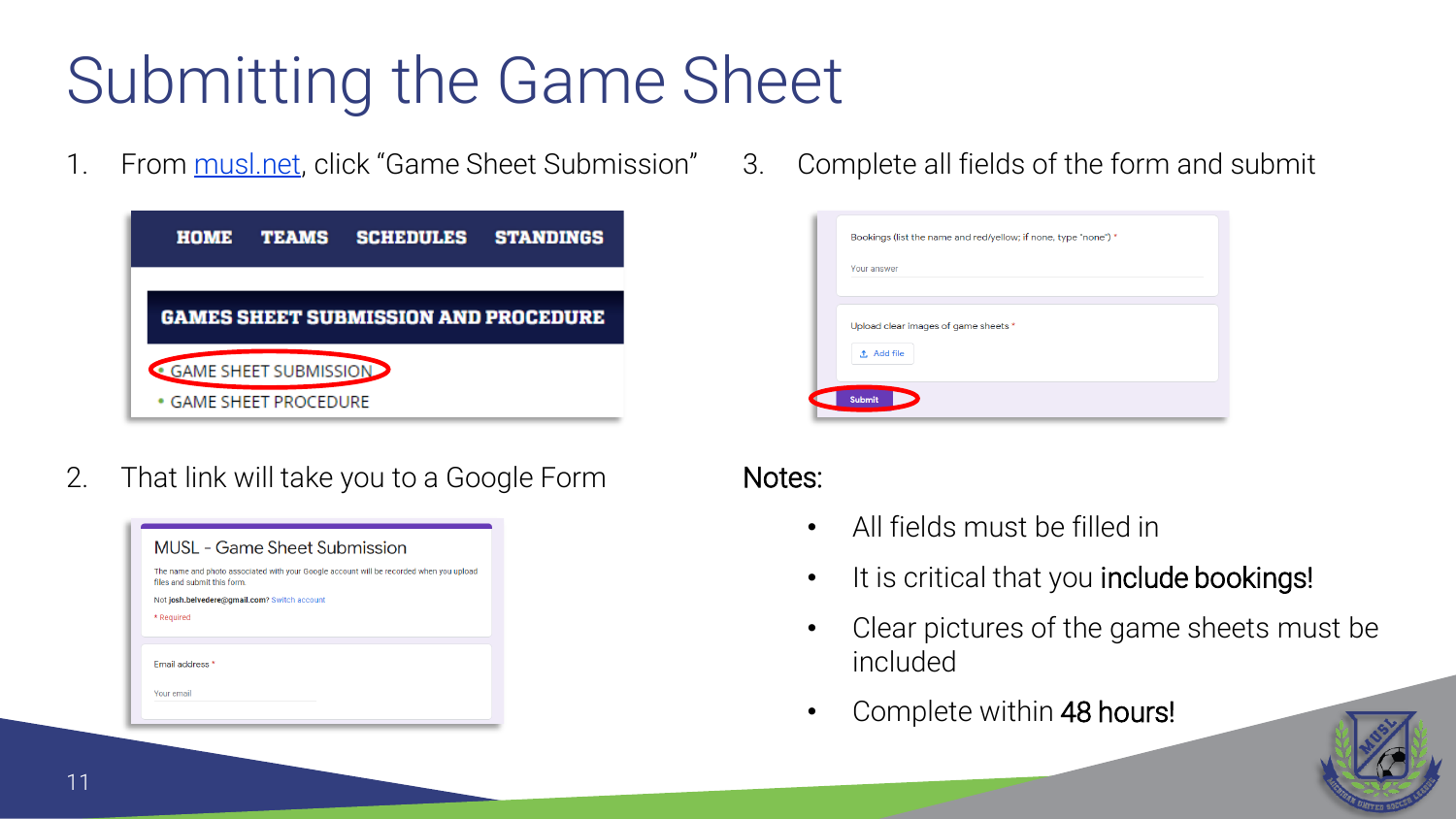### Game Sheet Image Upload

1. At the bottom of the form, click "Add file"



2. Drag & drop the file, or click "select files from your device"



3. The file should now appear. Click "Add more files"



4. Attach the second Game Sheet, the click "Upload"

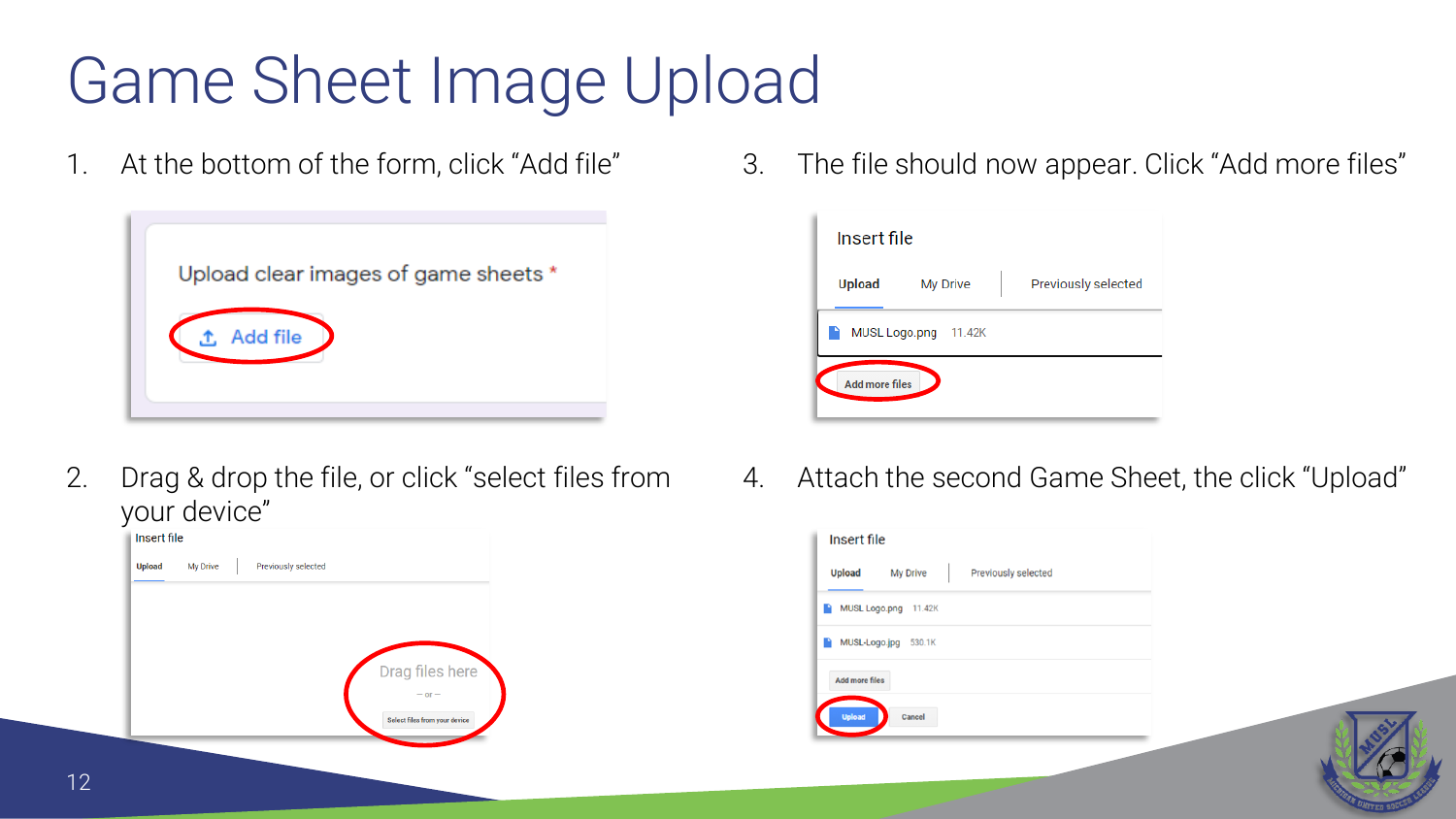### Game Sheet Image Guidelines

- The image should be clear and legible
- 2. The Game Sheet should be free of crinkles, folds, or smudges that inhibit legibility
- 3. Proper lighting should be used for taking the image
- 4. The game sheet should be completely filled out and signed

#### Notes:

- The home team is responsible for uploading both game sheets
- It is highly recommended that the away team also take images of the game sheets
- The original copies should be retained by the home team

| Michigan United<br>Soccer League |                                                      | Game Number: 207<br><b>Team: Canton Celtic FC 30</b><br><b>Opponent: Next Level Training FC</b> |         |                |     |                         | <b>HOME TEAM</b>                                                 |
|----------------------------------|------------------------------------------------------|-------------------------------------------------------------------------------------------------|---------|----------------|-----|-------------------------|------------------------------------------------------------------|
| $_{\text{max}}$                  | Jersey<br>No.                                        | <b>NAME</b>                                                                                     | Goal(s) | Own<br>Goal(s) | Yel | Red                     | <b>Misconduct</b>                                                |
| 189-21233-29                     | 99                                                   | Spiros Assimacopoulos                                                                           |         |                |     |                         | Please indicate by appropriate                                   |
| 213-22469-45                     |                                                      | Safe Ateya                                                                                      |         |                |     |                         | misconduct numbers                                               |
| 189-21459-53                     | 22                                                   | Don Beckwith                                                                                    |         |                |     |                         |                                                                  |
| 188-21603-08                     | 42                                                   | <b>Brian Elliott</b>                                                                            |         |                |     |                         | <b>Cautions (Yellow Card)</b>                                    |
| 186-21244-78<br>185-21264-51     | 41<br>10                                             | <b>Erich Farner</b>                                                                             |         |                |     |                         | 1. Unsporting behavior<br>2. Dissent by word or action           |
| 214-22493-02                     |                                                      | John Kaczmarek<br>Andrew Klebba                                                                 |         |                |     |                         | 3. Persistent rule breaking                                      |
| 184-21258-54                     | 17                                                   | <b>Jason Martin</b>                                                                             |         |                |     |                         | 4. Delays restart of play<br>5. Fails to respect 10 yard rule    |
| 189-21245-31                     | $\Delta$                                             | David Meyn                                                                                      |         |                |     |                         | 6. Enters or leaves field without                                |
| 187-21247-62                     | 57                                                   | Patrick Meyn                                                                                    |         |                |     |                         | permission                                                       |
| 183-21232-19                     | 25                                                   | Ryan Okerstrom                                                                                  |         | з              |     | $\overline{\mathbf{z}}$ | Send-Offs (Red Card)                                             |
| 186-21247-22                     | GK                                                   | Tavio Palazzolo                                                                                 |         |                |     |                         | 7. Serious foul play                                             |
| 182-21248-40                     | CKK                                                  | <b>Grant Pierce</b>                                                                             |         |                |     |                         | <b>S. Violent Conduct</b>                                        |
| 189-21237-46                     | a                                                    | <b>Jan Rigterink</b>                                                                            | 1       |                |     |                         | 9. Spitting at another person<br>10. Denies obvious goal scoring |
| 180-21603-97                     | 66                                                   | <b>Ryan Seelhoff</b>                                                                            |         |                |     |                         | opportunity                                                      |
| 184-21243-23                     | GK                                                   | <b>Tracee Senter</b>                                                                            |         |                |     |                         | 11. Offensive, abusive, or insulting<br>language                 |
| 189-21244-26<br>183-21659-70     | $\overline{Q}$                                       | <b>Brian Vitale</b><br><b>Brent Walker</b>                                                      |         |                |     |                         | 12. Second cautioned offense                                     |
| 184-21242-17                     | $\Delta$                                             | Eric Wascha                                                                                     |         |                |     |                         | 13. Referee Abuse/Assault                                        |
| 183-21244-06                     | 23                                                   | Pat Winzeler                                                                                    |         |                |     |                         |                                                                  |
| 186-21603-18                     | 75                                                   | <b>Daniel Wolka</b>                                                                             |         |                |     |                         | All red cards are a 1 game                                       |
|                                  |                                                      | SUSPENDED PLAYERS / INCOMPLETE REGISTRATION                                                     |         |                |     |                         | suspension. Additional                                           |
| 187-21258-93                     |                                                      | <b>Jeff Bennett</b>                                                                             |         |                |     |                         | games and/or fines may be<br>added by the Commissioner.          |
| 187-21242-63                     | ×                                                    | Alex Christenson                                                                                |         |                |     |                         |                                                                  |
| 219-22426-72                     |                                                      | <b>Ryan Curtis</b>                                                                              |         |                |     |                         | Team No. & Name<br>Score                                         |
| 184-21244-96                     |                                                      | Jon Martin                                                                                      |         |                |     |                         | Canton Celtic FC 30                                              |
| 189-21257-44<br>195-21880-12     | 12<br>14                                             | <b>Ryan Norman</b>                                                                              |         |                |     |                         | Next Level Training FC                                           |
| 182-21247-42                     | 18                                                   | Matthew Wiegand<br>Mark Wolka                                                                   |         |                |     |                         | <b>Distribution</b>                                              |
|                                  |                                                      |                                                                                                 |         |                |     |                         | WHITE:<br>Referee                                                |
|                                  |                                                      |                                                                                                 |         |                |     |                         | YELLOW: Home coach                                               |
| Referee's Name (print clearly)   | Assistant Referee's Name<br>Assistant Referee's Name | tarold Kirkwood<br>racie Centaur<br><b>6444</b>                                                 |         |                |     |                         | PINK:<br>Away coach                                              |

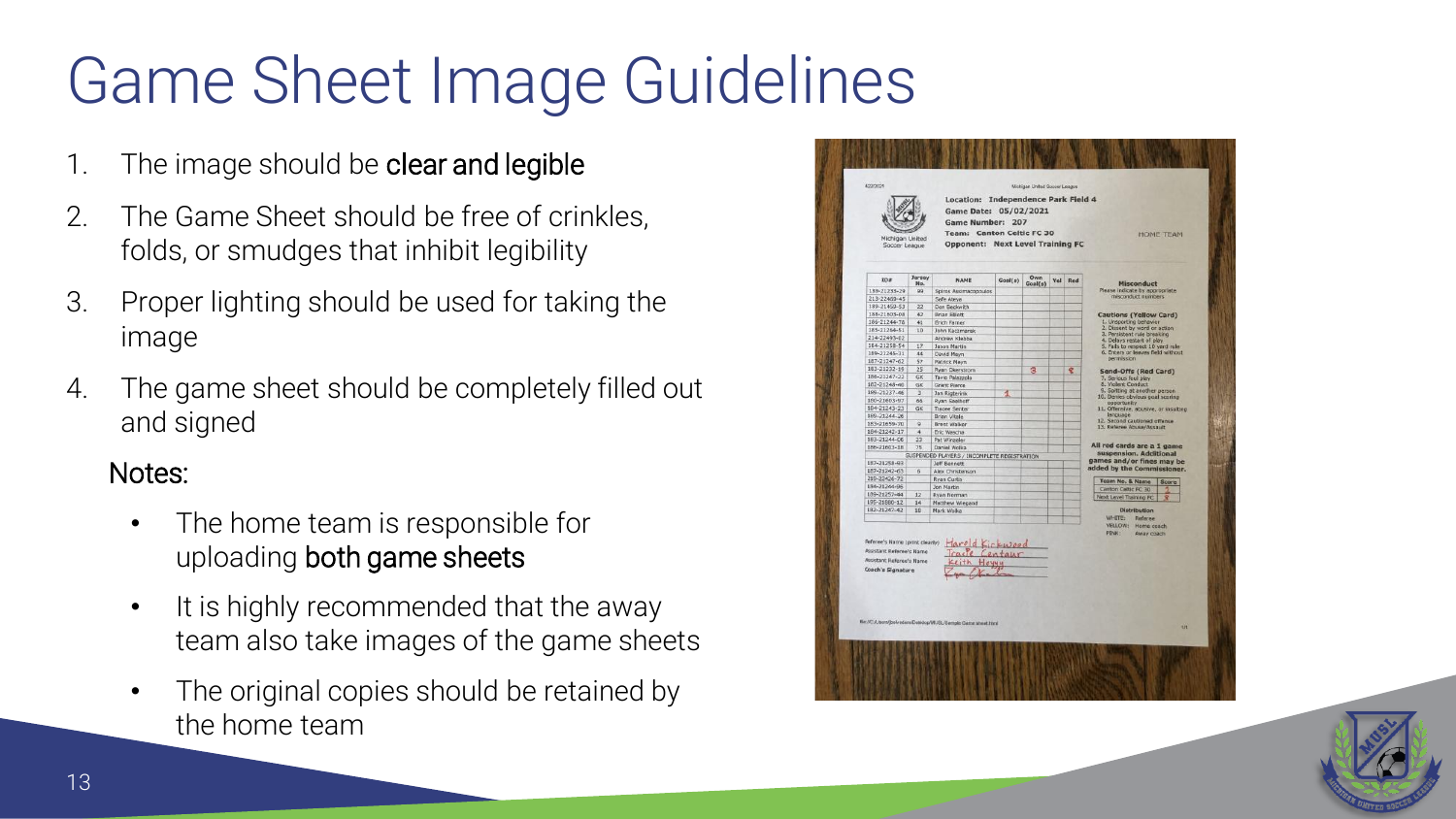### Image Errors to Avoid



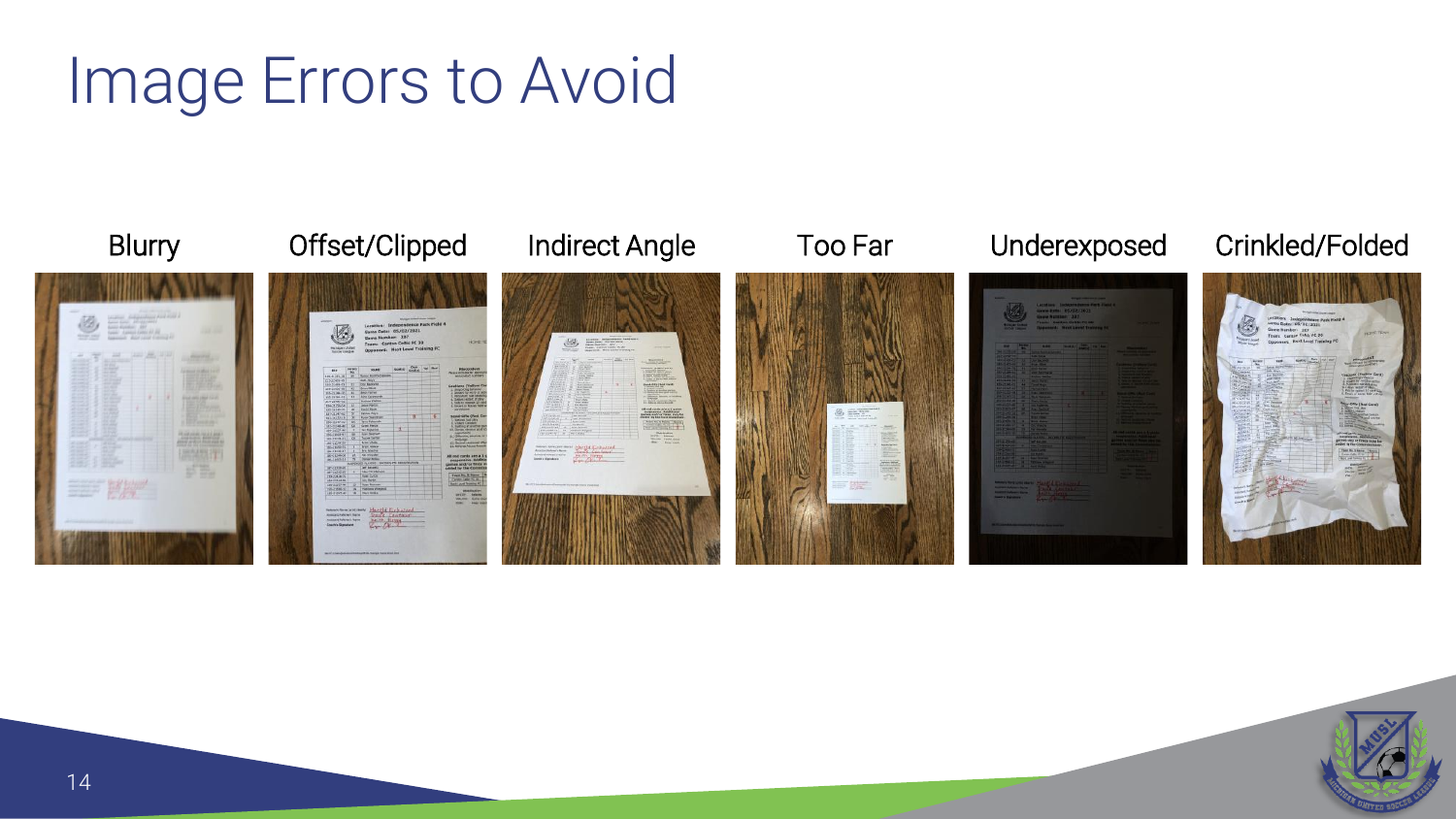### Game Sheet Form Notes

- Every field in the form is required
- Please provide a valid email address, so that any concerns or issues with the submission can be addressed
- The Game Number is listed on the top of MUSL's official Game Sheet
- Home Score and Away Score must be entered as a number
- Bookings do not require an explanation, nor is this a forum filing grievances – state the player name and type of card, nothing more
- Game Sheet images need to be clear and legible - only image files will be accepted (i.e. no PDFs or other formats)

| 1. Email address *                                                  |  |
|---------------------------------------------------------------------|--|
|                                                                     |  |
| 2. Name of person submitting *                                      |  |
|                                                                     |  |
| 3. Game Number*                                                     |  |
| 4. Date of Game *                                                   |  |
| Example: January 7, 2019                                            |  |
|                                                                     |  |
| 5. Home Team *                                                      |  |
| 6. Away Team*                                                       |  |
|                                                                     |  |
| 7. Home Score *                                                     |  |
|                                                                     |  |
| 8. Away Score *                                                     |  |
|                                                                     |  |
| 9. Bookings (list the name and red/yellow; if none, type "none") *  |  |
|                                                                     |  |
|                                                                     |  |
|                                                                     |  |
| 10. Upload clear images of game sheets *<br><b>Files submitted:</b> |  |

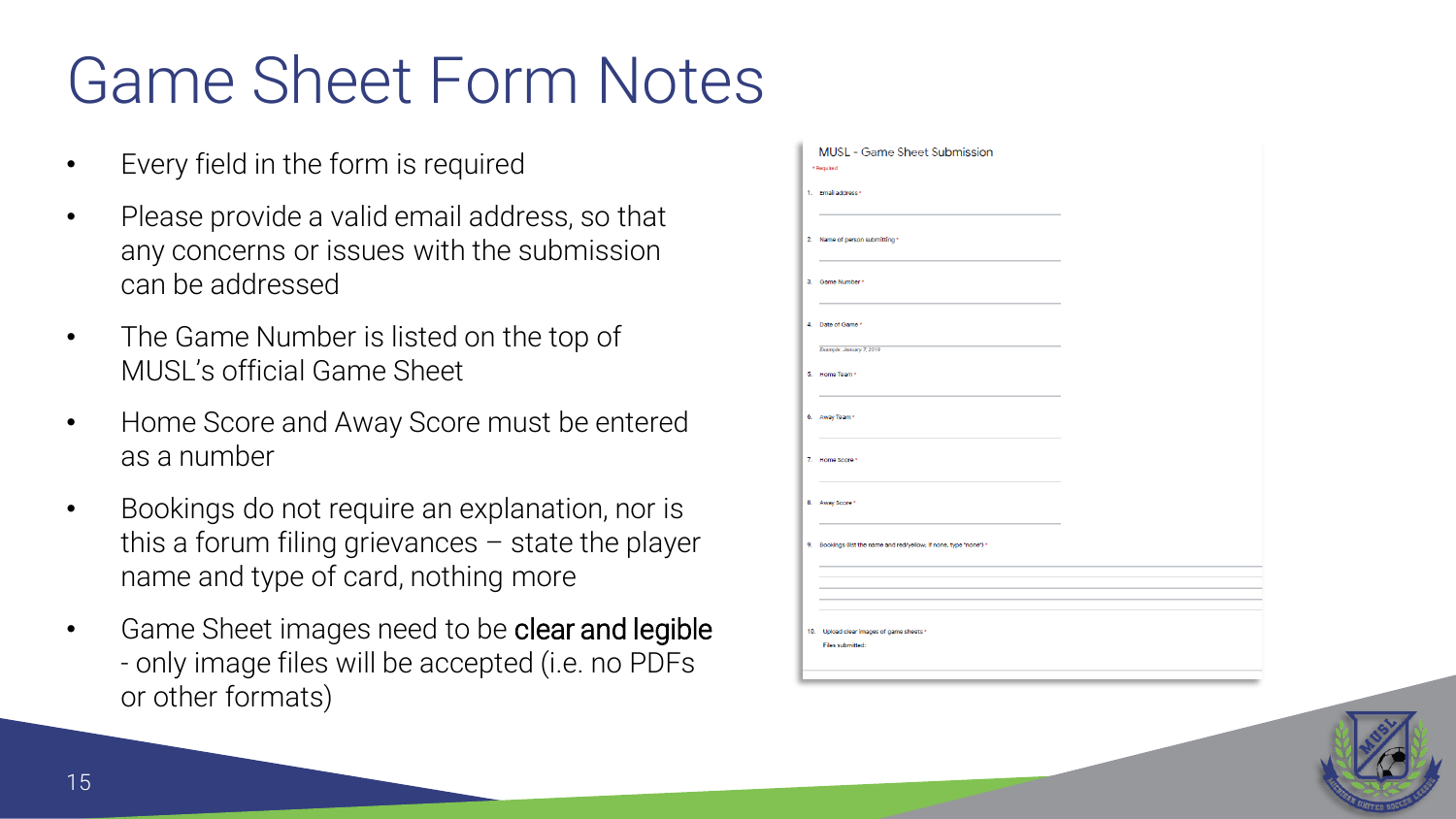# <span id="page-15-0"></span>Statistics Input

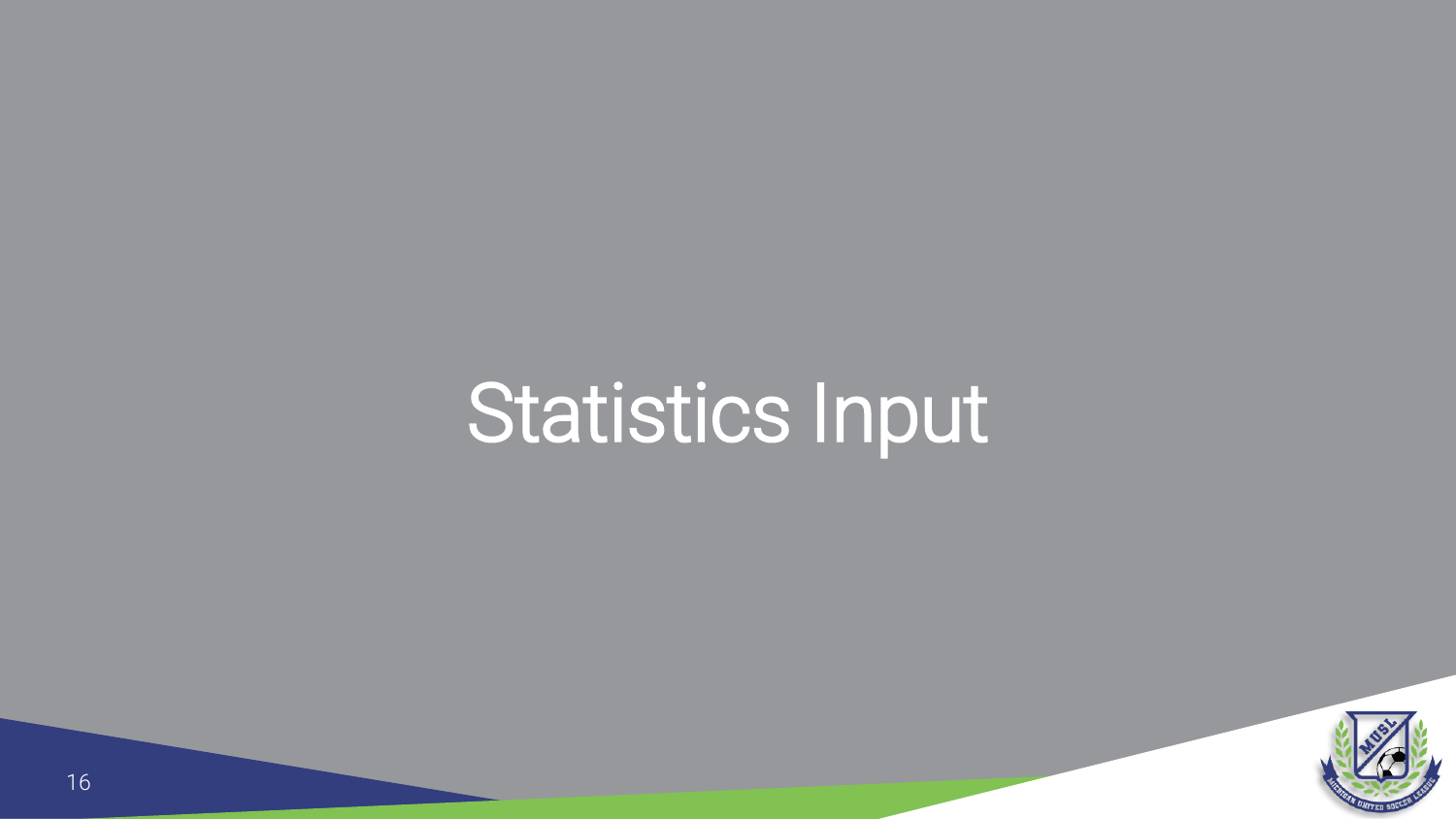## Reporting Scores (1 of 2)

1. From <musl.net>, click "Teams"



3. Click "Team Log In"



2. From the Teams page, click on your team

| <b>MUSL 2021</b>         |                              |                 |  |  |  |  |  |
|--------------------------|------------------------------|-----------------|--|--|--|--|--|
| <b>Open 1st Division</b> |                              |                 |  |  |  |  |  |
| FK Vardar Open 3 ros     | FSC Lightning 4 ros          | <b>Rebels F</b> |  |  |  |  |  |
| SCFC United Open 6 ros   | WHAM Open 1 ros              |                 |  |  |  |  |  |
| <b>Open 2nd Division</b> |                              |                 |  |  |  |  |  |
| 13 Mile Lions ros        | <b>EC Beercelona</b> ros     | <b>FSC R</b>    |  |  |  |  |  |
| LiquorPool FC ros        | Provo Calcio 15 ros          | Tarantul        |  |  |  |  |  |
| Over 30 1st Division     |                              |                 |  |  |  |  |  |
| Canton Celtic FC 30 rol  | FK Beograd 4 ros             | Hurling         |  |  |  |  |  |
| MI United FC 1 ros       | Next Level Training FC 1 ros | <b>UK Roya</b>  |  |  |  |  |  |

4. Enter your Email Address and PIN, click "Log In"

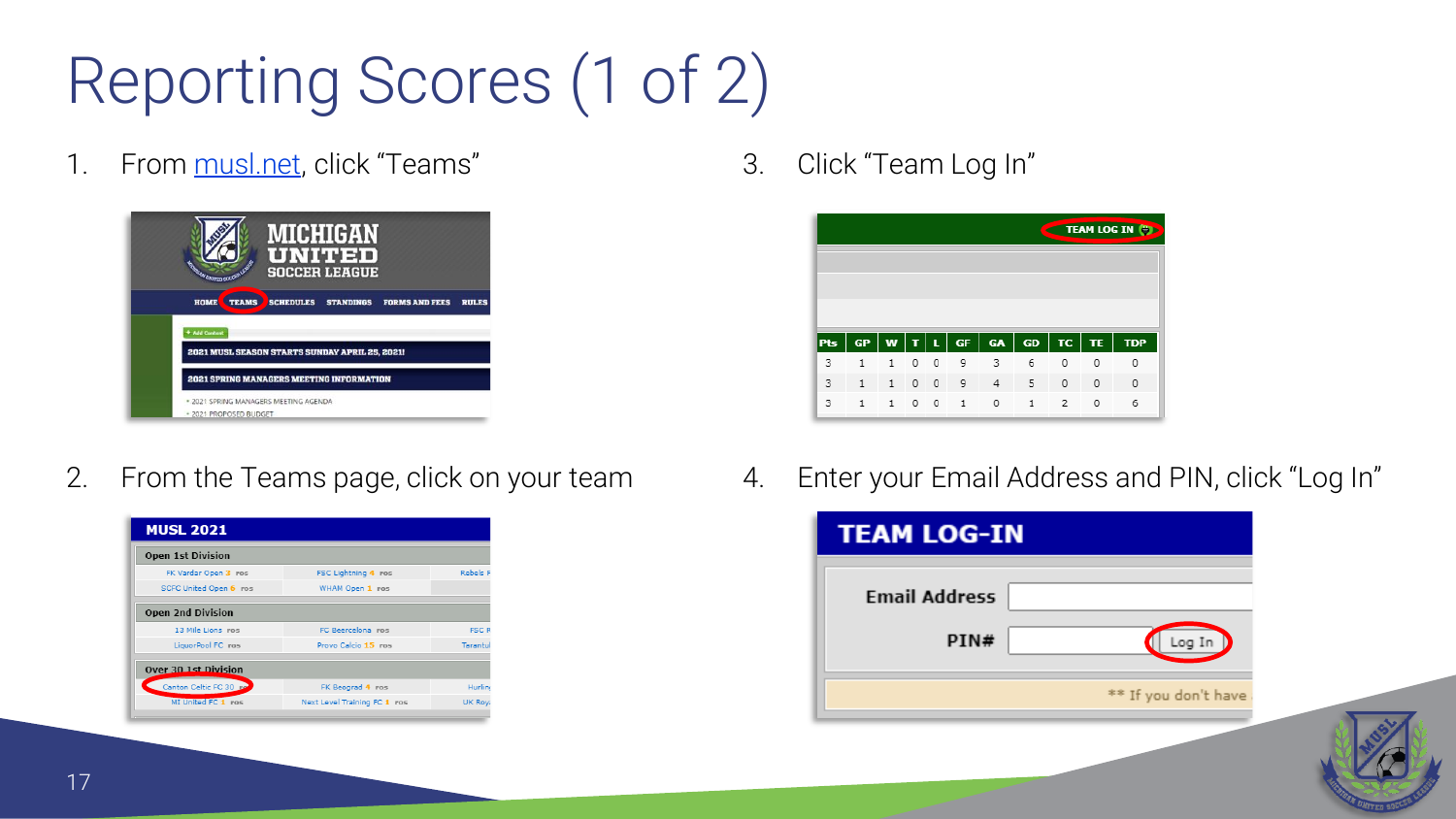## Reporting Scores (2 of 2)

5. Select "Home" or "Away" in Score Reporting



6. Fille in scores and click "Save"



7. Navigate to Team Page, click "vs" for game



8. Click "Edit" for your team



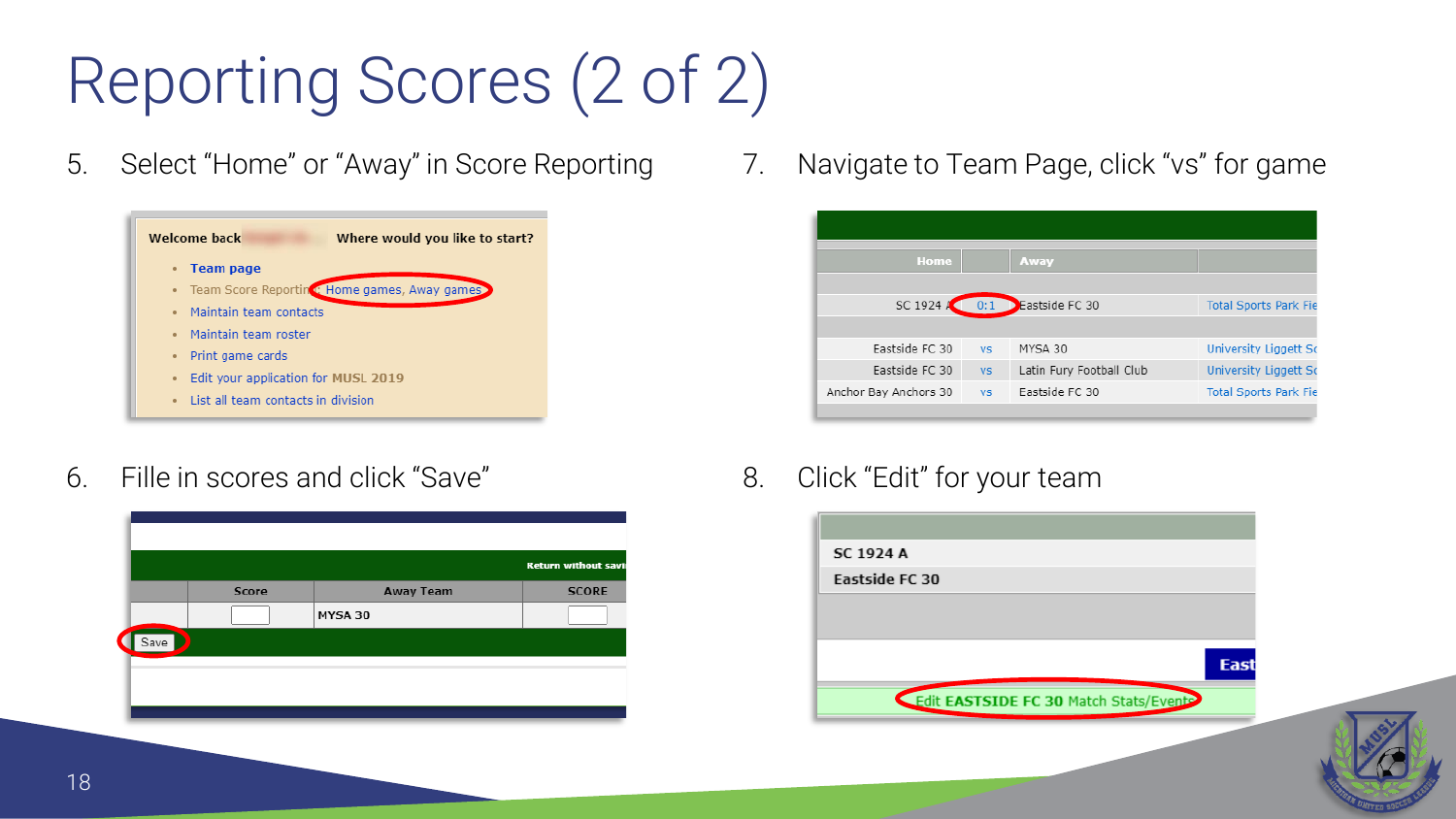### Reporting Stats

5. Navigate to Team Page, click "vs" for game



2. Click "Edit" for your team



3. Assign cards and check "In" or "Out" for attendance

| * You may override Jersey #'s & Positions for this specific Match<br>* IN and OUT indicates a player's Match Participation |                            |                           |                   |                  |              | <b>WEATHER</b>           |                         |                         |                            |           |           |  |  |
|----------------------------------------------------------------------------------------------------------------------------|----------------------------|---------------------------|-------------------|------------------|--------------|--------------------------|-------------------------|-------------------------|----------------------------|-----------|-----------|--|--|
|                                                                                                                            | <b>MATCH</b><br><b>IFR</b> | <b>TEAM</b><br><b>JER</b> | <b>FIRST NAME</b> | <b>LAST NAME</b> | TD#          | v                        | 2Y                      | R                       | <b>DATE LAST</b><br>CARDED |           | IN OUT    |  |  |
| 01                                                                                                                         |                            |                           | Nicholas          | DeMarco          | 189-21264-57 | $\overline{\phantom{a}}$ | $\checkmark$            | $\checkmark$            | Never carded               | $\bullet$ | $\circ$   |  |  |
| 02                                                                                                                         |                            |                           | Neal              | Gross            | 186-21236-58 | $\checkmark$             | $\checkmark$            | $\checkmark$            | Never carded               | $\circ$   | G         |  |  |
| 03                                                                                                                         |                            |                           | Michael           | Markliohn        | 183-21234-31 | $\overline{\mathbf{v}}$  | $\overline{\mathbf{v}}$ | $\vee$                  | Never carded               | $\bullet$ | $\circ$   |  |  |
| 04.                                                                                                                        |                            |                           | Rom               | Senakiewich      | 192-21956-96 | $\checkmark$             | $\checkmark$            | $\checkmark$            | Never carded               | n.        |           |  |  |
| OS.                                                                                                                        |                            |                           | Daniel            | Winkfer          | 184-21559-71 | $\checkmark$             | $\checkmark$            | $\overline{\mathbf{v}}$ | Never carded               | $\bullet$ | $\circ$   |  |  |
| 05.                                                                                                                        | E                          | $\overline{z}$            | <b>Rob</b>        | Kruse            | 183-21258-30 | $\checkmark$             | $\checkmark$            | $\overline{\mathbf{v}}$ | Never carded               | $\Omega$  | $\bullet$ |  |  |
| 07                                                                                                                         | l s                        | $\overline{\mathbf{3}}$   | Sergei            | Lie              | 183-21241-51 | $\overline{\mathbf{v}}$  | $\check{ }$             | $\checkmark$            | Never carded               | $\bullet$ | $\circ$   |  |  |
| OR.                                                                                                                        | ls.                        | $\overline{\mathbf{S}}$   | Stuart            | Bryan            | 181-21243-18 | $\overline{\mathbf{v}}$  | $\overline{\mathbf{v}}$ | $\checkmark$            | Never carded               | $\bullet$ | O.        |  |  |
| 09.                                                                                                                        | $\overline{z}$             | 7                         | Stephen           | Andris           | 181-21236-79 | $\checkmark$             | $\overline{\mathbf{v}}$ | $\check{~}$             | Never carded               | $\cap$    | 演         |  |  |
| 10.                                                                                                                        | $\overline{z}$             | $\overline{z}$            | Robert            | Cumminos         | 187-21254-92 | $\overline{\mathbf{v}}$  | $\overline{\mathbf{v}}$ | $\checkmark$            | Never carded               | $\Omega$  | $\bullet$ |  |  |
| 11.                                                                                                                        | 10                         | 10                        | Joshua            | Belvedere        | 187-21250-58 | UB.<br>$\checkmark$      | $\checkmark$            | $\checkmark$            | 04/25/2021                 | œ.        | $\circ$   |  |  |
| 12.                                                                                                                        | 11                         | 11                        | $\Delta$ di       | Kokoshi          | 189-21240-65 | UB<br>$\checkmark$       | $\checkmark$            | $\checkmark$            | 04/25/2021                 |           | 40        |  |  |

4. Assign goals and click "Save"